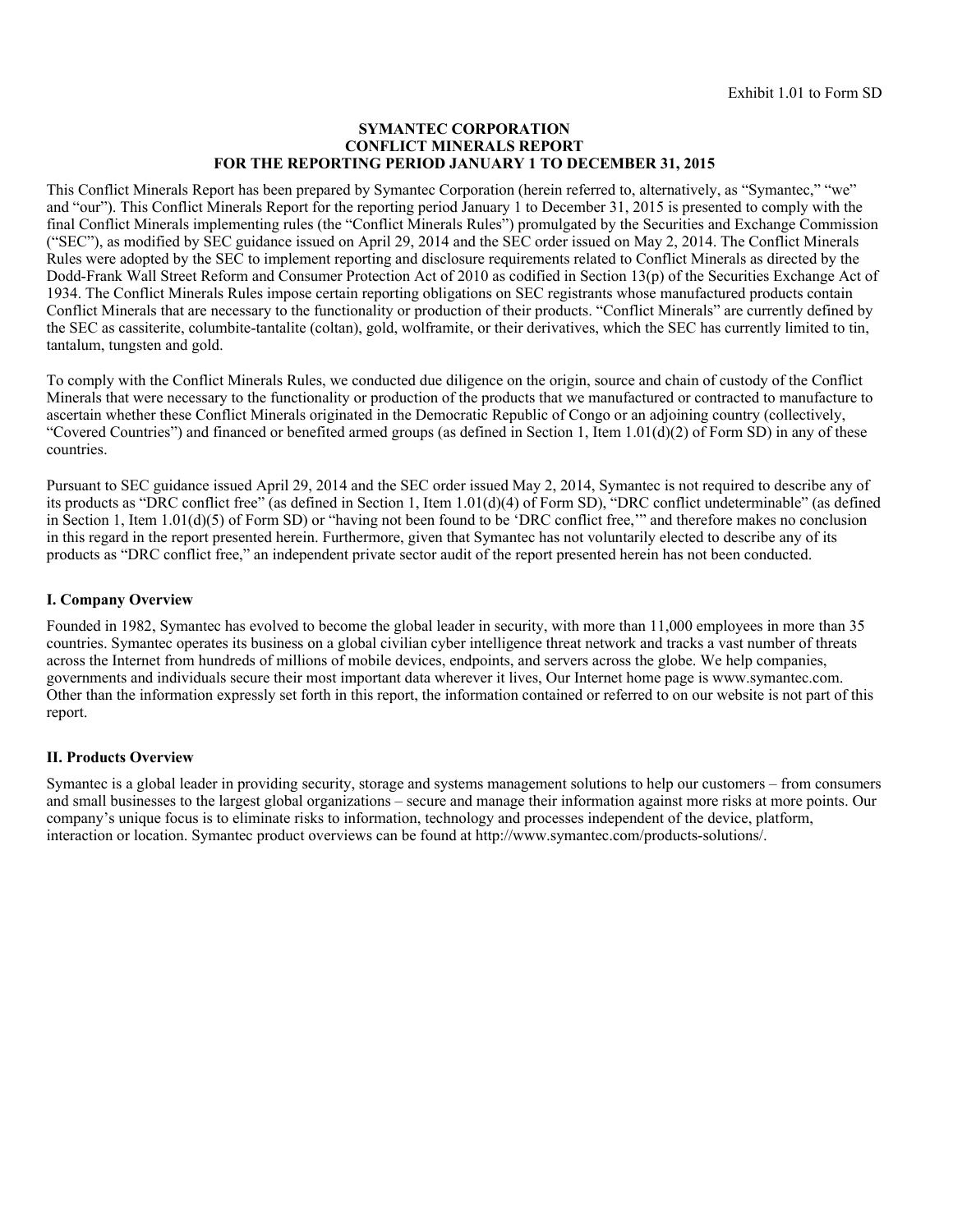All tier one suppliers of physical products that Symantec contracts to manufacture are considered in-scope suppliers. These suppliers manufacture products in the following categories: (i) software, (ii) appliances and (iii) tokens.

# **III. Supply Chain Overview**

All of Symantec's product manufacturing is outsourced to Subcontract Manufacturing and Logistic Partners. Our in-scope suppliers are located in North America, South America, EMEA, Russia and Asia. In 2015, Symantec sourced from 20 in-scope suppliers.

# **IV. Conflict Minerals Analysis and Reasonable Country of Origin Inquiry**

Based upon a review of our product categories and our reasonable country of origin inquiry ("RCOI"), we have concluded that:

- Our appliance and token products contain Conflict Minerals that are necessary to the production or functionality of such products; and
- We are unable to determine whether the Conflict Minerals present in such products originate in the Covered Countries.

We are therefore required by the Conflict Minerals Rules to file with the SEC a Form SD and a Conflict Minerals Report as an exhibit thereto.

# **V. Design of Due Diligence Measures**

Symantec designed its due diligence with respect to the source and chain of custody of the Conflict Minerals contained in its products based on the five-step framework set forth in the Second Edition of the Organisation for Economic Co-operation and Development's Due Diligence Guidance for Responsible Supply Chains of Minerals from Conflict-Affected and High-Risk Areas and the supplements thereto.

# **VI. Due Diligence Measures Performed by Symantec**

*Step #1: Establish Strong Company Management Systems* 

- Symantec maintains a policy on Conflict Minerals (the "Policy"). The Policy can be viewed at http://www.symantec.com/corporate\_responsibility/topic.jsp?id=supply\_chain. The Policy has been communicated to relevant personnel, and it is available to all Symantec employees via Symantec's website.
- Symantec's Conflict Minerals Team (the "Team") is responsible for Conflict Minerals due diligence, governance and reporting. The Team consists of representatives from Finance, Legal and Corporate Responsibility, all of whom have experience and expertise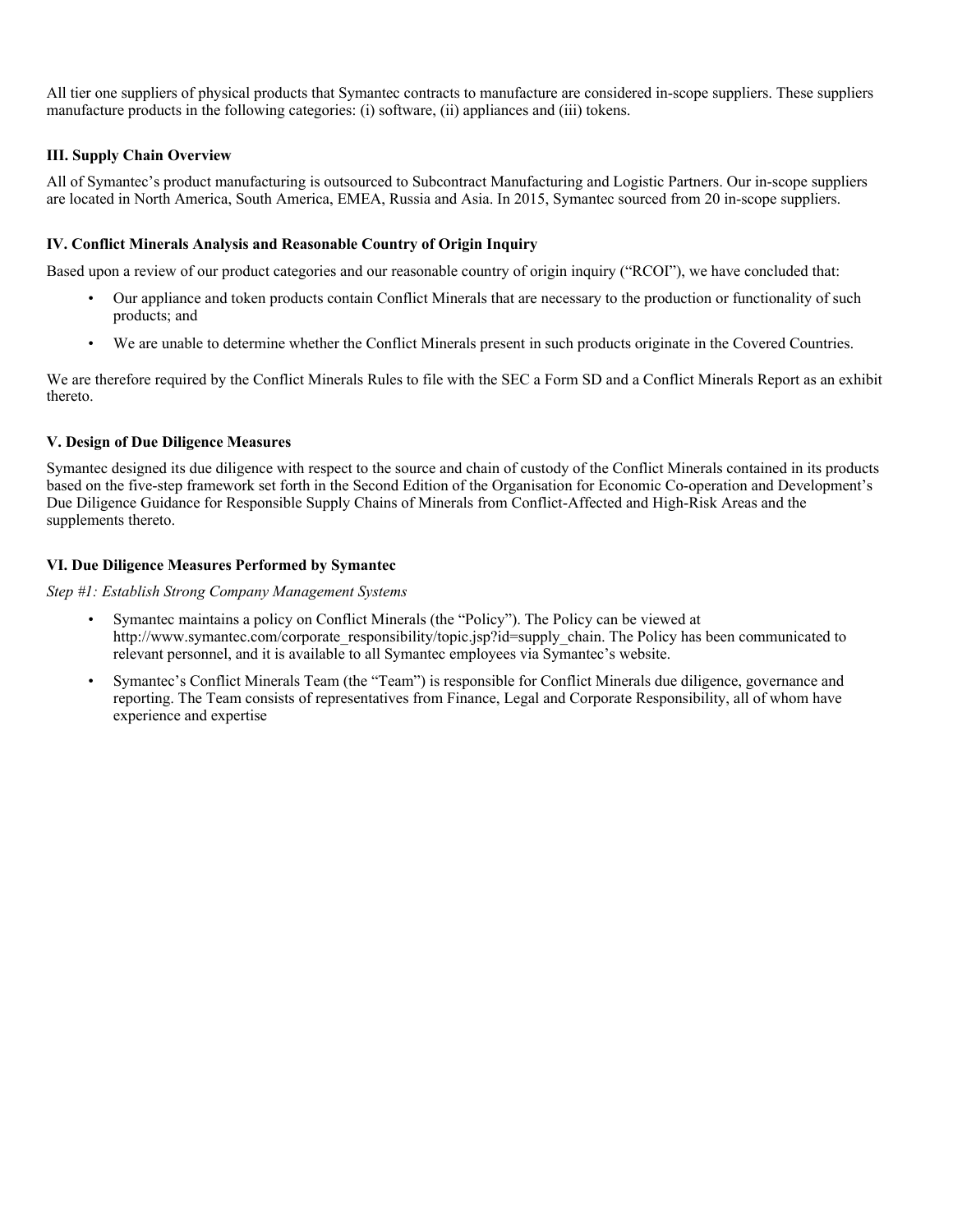with respect to the requirements of the Conflict Minerals Rules, and is supported by external consultants. Oversight of Symantec's Conflict Minerals due diligence, governance and reporting is exercised by the Company's Disclosure Committee and the Nominating and Governance Committee of the Board of Directors. The Team is supported by a member of Symantec's Senior Management Team.

- To make training regarding Conflict Minerals compliance available to suppliers, Symantec refers suppliers to the Conflict-Free Sourcing Initiative's ("CFSI") website at www.conflictfreesourcing.org, which website contains Conflict Minerals training materials and resources for suppliers.
- Symantec's Policy has been made available to existing suppliers, and Symantec makes the Policy available to new suppliers as part of the new supplier onboarding process. In addition, Symantec will incorporate a provision requiring compliance with the Conflict Minerals Rules and the Policy into (i) new supplier agreements and (ii) existing supplier agreements when such agreements are negotiated for renewal.
- Pursuant to the Policy, concerned parties may contact Symantec regarding complaints related to Conflict Minerals compliance by contacting Symantec's Ethics Line via online at SymantecEthicsLine.EthicsPoint.com, via telephone by choosing a number from https://secure.ethicspoint.com/domain/media/en/gui/28771/phone.html or by sending an e-mail to the Office of Ethics and Compliance at ethicsandcompliance@symantec.com. Suppliers may also contact their supply chain representative in their region.
- All documentation and records, including all material communications with suppliers, are retained electronically for a period of five (5) years.

## *Step #2: Identify and Assess Risk in the Supply Chain*

- Symantec maintains a Conflict Minerals Compliance Program (the "Program") that outlines the process for supplier due diligence and engagement.
- The Program includes the identification of the suppliers that provide inputs to Symantec's products that may contain Conflict Minerals. This analysis is performed on an annual basis, as well as through the ongoing supplier approval and onboarding process, with data pulled from the global supplier database.
- The Corporate Responsibility Team works with Legal and Finance to determine the enterprise reporting entity for compliance purposes. This includes the determination of whether any of Symantec's subsidiaries, joint ventures, or acquired companies are in-scope or out-of-scope for the respective reporting year pursuant to the Conflict Minerals Rules.
- For out-of-scope entities, if the entity supplies Symantec in-scope entities with products Symantec contracts to manufacture, then the entity is considered a supplier and is surveyed as part of the RCOI process.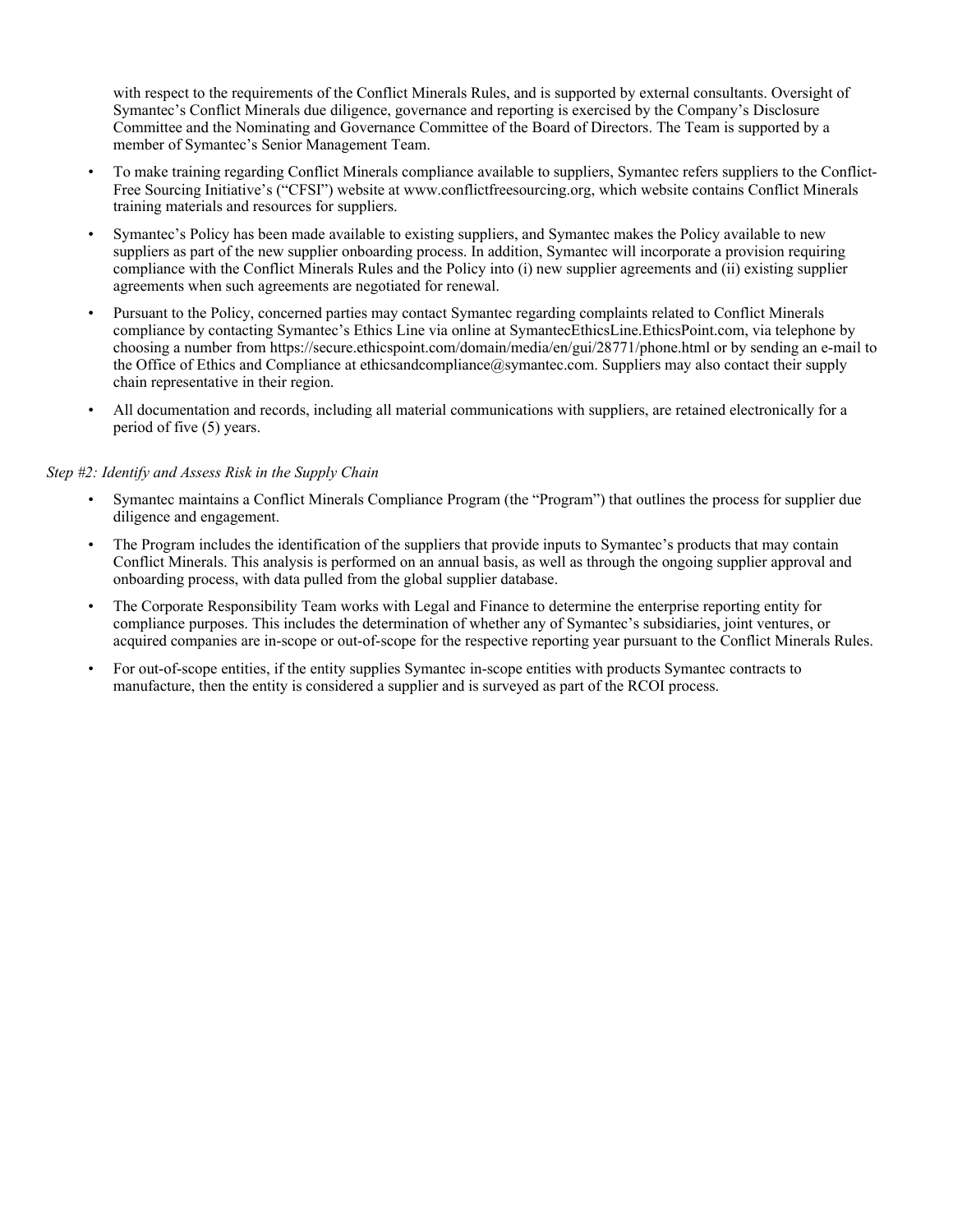- The Electronic Industry Citizenship Coalition ("EICC")/Global e-Sustainability Initiative Conflict Minerals Reporting Template (the "Survey") is emailed annually by the Global Supply Chain Compliance Team to all in-scope suppliers along with an introductory email.
- On an annual basis, any new subsidiaries and joint ventures are evaluated for inclusion as an in-scope entity for the purposes of compliance with the Conflict Minerals Rules.
- For acquisitions, due diligence is conducted to determine whether the newly acquired organization is subject to the Conflict Minerals Rules.

# *Step #3: Design and Implement a Strategy to Respond to Identified Risks*

- Symantec has designed a Due Diligence Decision Tree that sets forth steps to be taken to mitigate risk based on a supplier's Survey responses. Suppliers are ranked for risk, ranging from Low to High, based upon red flags and issues raised by suppliers' Survey responses (the "Risk Levels").
- All suppliers regardless of Risk Level in 2015 were contacted via email with follow-up questions, comments and/or requests.

## *Step #4: Carry Out Independent Third-Party Audit of Supply Chain Due Diligence at Identified Points in the Supply Chain*

• As a downstream actor in the supply chain, we do not have a direct relationship with the smelters and refiners that process the Conflict Minerals that are present in our products, and for this reason we rely on the CFSI to conduct third-party audits of smelters and refiners.

# *Step #5: Report on Supply Chain Due Diligence*

• As required by the Conflict Minerals Rules, we have filed a Form SD and a Conflict Minerals Report as an exhibit thereto for the 2015 reporting year. The Form SD and Conflict Minerals Report are also available on our website at http://www.symantec.com/corporate\_responsibility/topic.jsp?id=supply\_chain.

#### **VII. Supplier Survey Responses and Smelter and Refiner Information**

The supplier Survey results were as follows:

- 90% of in-scope suppliers responded using the Survey.
- $\cdot$  10% of in-scope suppliers were non-responsive.
- 50% of in-scope suppliers who responded provide products that do not contain Conflict Minerals.
- 50% of in-scope suppliers who responded provide products that contain one or more Conflict Minerals.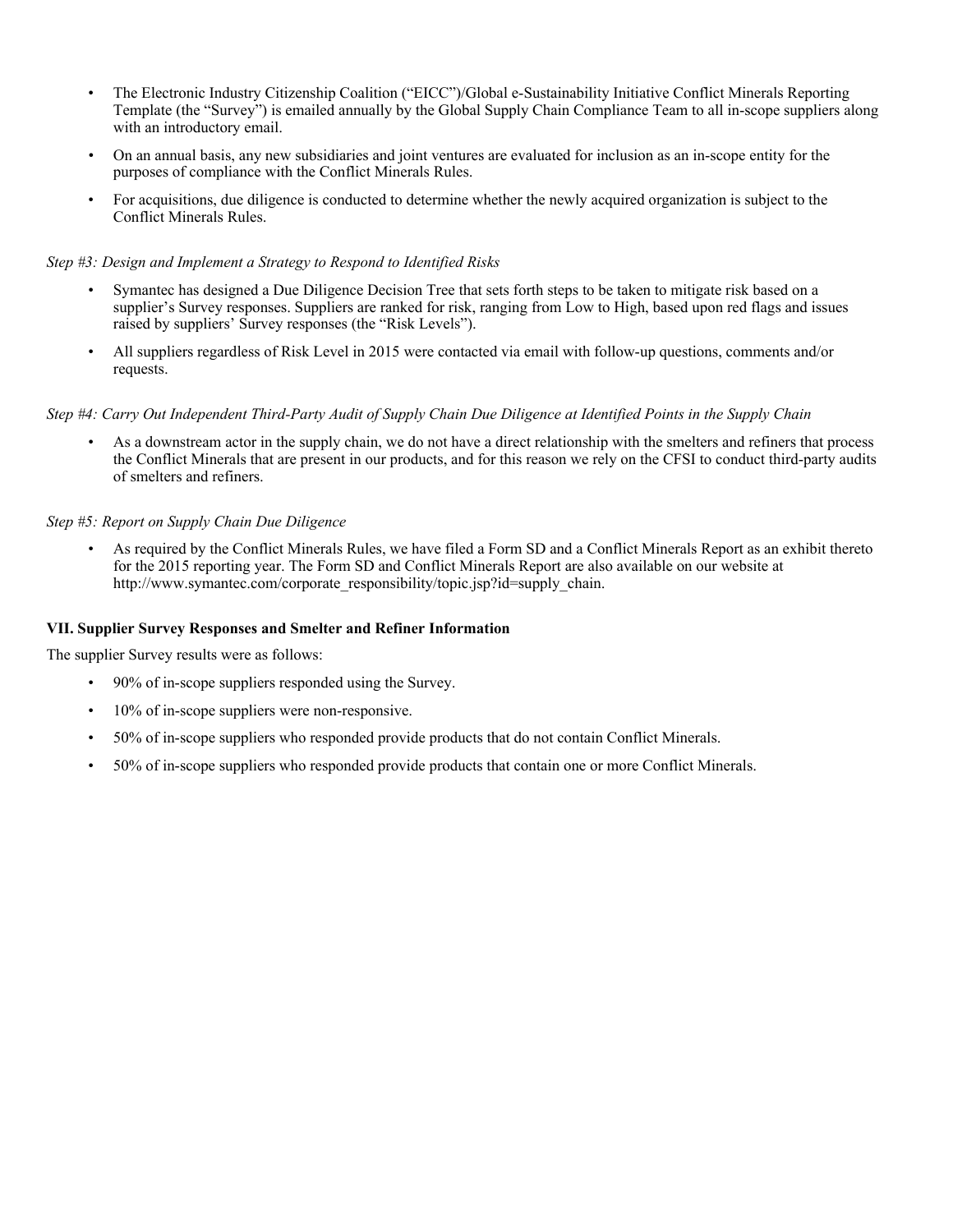- Of the in-scope suppliers that provide products that contain one or more Conflict Minerals, 67% report that the smelters and refiners in their supply chain source from the Covered Countries, and 33% report that the smelters and refiners in their supply chain do not source from the Covered Countries.
- 78% of in-scope suppliers who responded have a Conflict Minerals policy in place, and 22% of such in-scope suppliers have made their policy available to the public.
- 72% of in-scope suppliers who responded require their direct suppliers to be DRC conflict-free (as defined in the Survey).
- 33% of in-scope suppliers who responded require their direct suppliers to source the 3TG from smelters whose due diligence practices have been validated by an independent third-party audit program.
- 72% of in-scope suppliers who responded have implemented due diligence measures for conflict-free sourcing.
- 50% of in-scope suppliers who responded collect conflict minerals due diligence information from their suppliers that is in conformance with the IPC-1755 Conflict Minerals Data Exchange standard (e.g., the CFSI Conflict Minerals Reporting Template).
- 50% of in-scope suppliers who responded request smelter names from their suppliers.
- 72% of in-scope suppliers who responded review due diligence information received from their suppliers against their company's expectations.
- 78% of in-scope suppliers who responded have a review process in place that includes corrective action management.
- 22% of in-scope suppliers who responded are subject to the Conflict Minerals Rules.

In addition, Addendum A to this Conflict Minerals Report contains a list of those smelters reported by our suppliers that appear on the CFSI's Standard Smelter List and the status of such smelters as reported by the CFSI.

## **VIII. Steps to Mitigate Risk**

Symantec intends to take the following steps to mitigate the risk that its necessary Conflict Minerals benefit armed groups:

- Follow up with non-responsive suppliers;
- Continue to engage with suppliers to obtain complete Surveys;
- Support the development of supplier capabilities to perform Conflict Minerals-related due diligence by the implementation of risk mitigation measures, as appropriate; and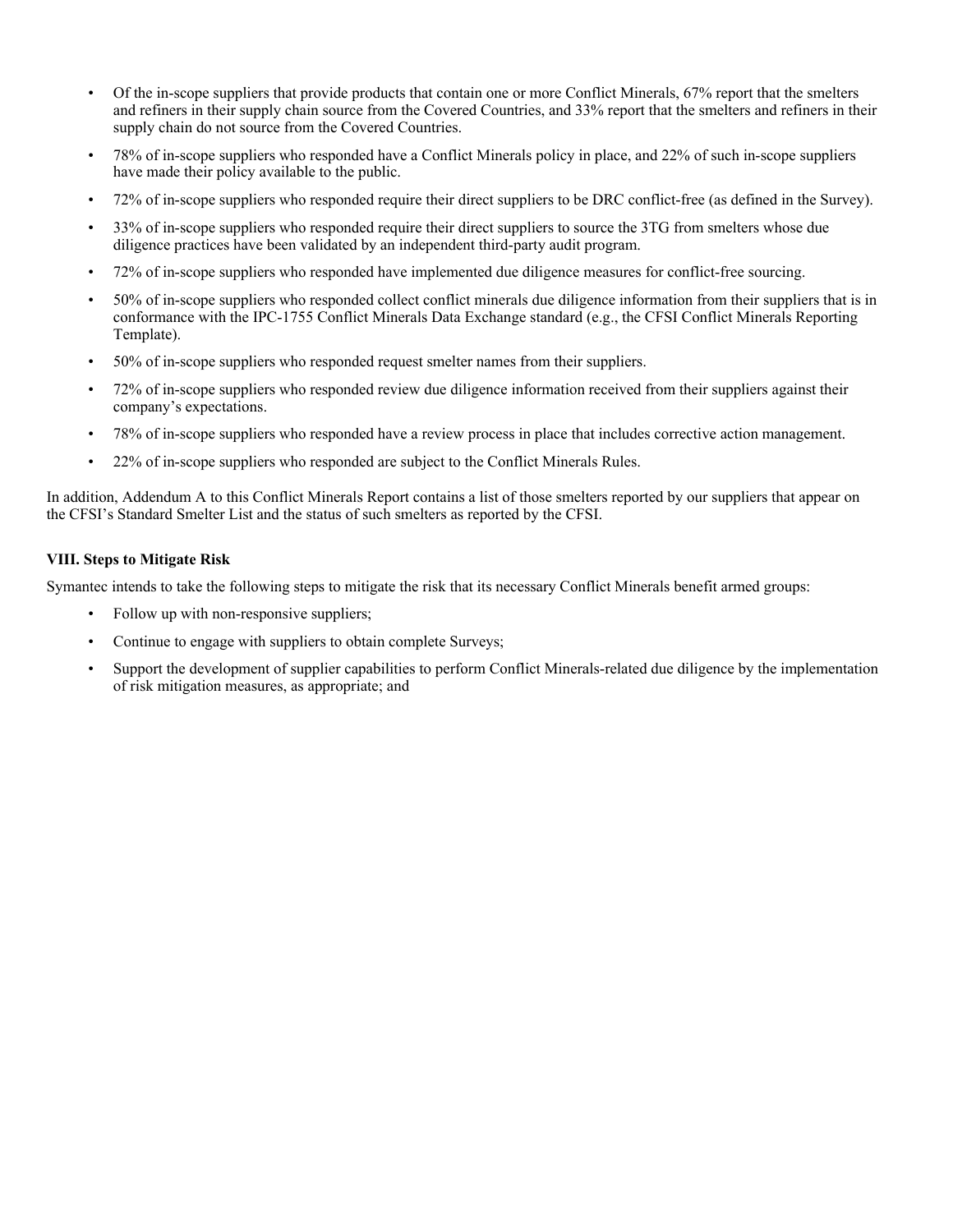• provide ongoing training regarding emerging best practices and other relevant topics to personnel responsible for Conflict Minerals compliance.

## FORWARD-LOOKING STATEMENTS

Statements relating to due diligence improvements are forward-looking in nature and are based on Symantec's management's current expectations or beliefs. These forward-looking statements are not a guarantee of performance and are subject to a number of uncertainties and other factors that may be outside of Symantec's control and that could cause actual events to differ materially from those expressed or implied by the statements made herein.

## DOCUMENTS INCORPORATED BY REFERENCE

Unless otherwise stated herein, any documents, third-party materials or references to websites (including Symantec's) are not incorporated by reference in, or considered to be a part of, this Conflict Minerals Report, unless expressly incorporated by reference herein.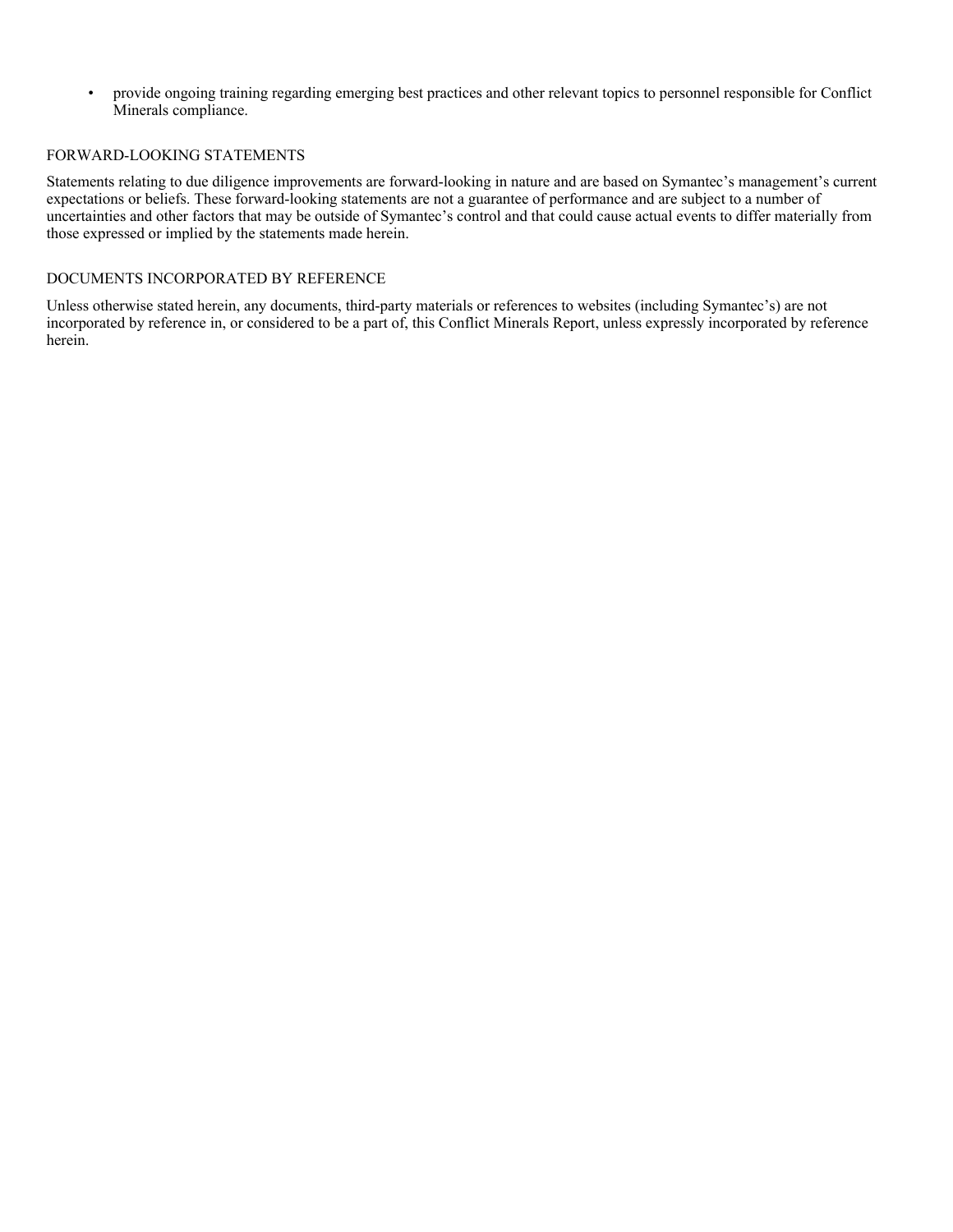# Addendum A

With the exception of two suppliers, the smelter information below was reported by Symantec suppliers using the Conflict Minerals Reporting Template, Revision 4.01a.

Data collection was completed between November 2015 and April 2016.

For more detail and the most current status of each smelter, please visit the Conflict-Free Smelter Program ("CFSP") website at www.conflictfreesourcinginitiative.org.

| <b>Status</b><br><b>Alleged Smelter</b><br><b>Group Company Smelter</b><br><b>Not legitimate Smelter</b><br><b>Legitimate Smelter</b> | <b>Explanation</b><br>This company is not listed on the CFSI's Standard Smelter List<br>A company who owns different smelters<br>Not a legitimate smelter, could have ceased operations or may need to be clarified<br>Legitimate smelter on the CFSI's Standard Smelter List, can be at different stages of compliance |
|---------------------------------------------------------------------------------------------------------------------------------------|-------------------------------------------------------------------------------------------------------------------------------------------------------------------------------------------------------------------------------------------------------------------------------------------------------------------------|
| <b>Audit Status</b>                                                                                                                   | <b>Explanation</b>                                                                                                                                                                                                                                                                                                      |
| <b>Outreach Required</b>                                                                                                              | Supplier should contact smelter directly or indirectly to request CFSP participation and determine when<br>the smelter will become certified.                                                                                                                                                                           |
| In Communication                                                                                                                      | This company is a legitimate smelter and has been contacted regarding the CFSP.                                                                                                                                                                                                                                         |
| Active                                                                                                                                | This company is a legitimate smelter and is engaged in the CFSP but not yet compliant.                                                                                                                                                                                                                                  |
| Compliant                                                                                                                             | This company has been found compliant with the CFSP protocol.                                                                                                                                                                                                                                                           |
| <b>TI-CMC Member</b><br>Company                                                                                                       | This company is a legitimate smelter and has been contacted regarding the EICC Conflict Minerals<br>Audit Program.                                                                                                                                                                                                      |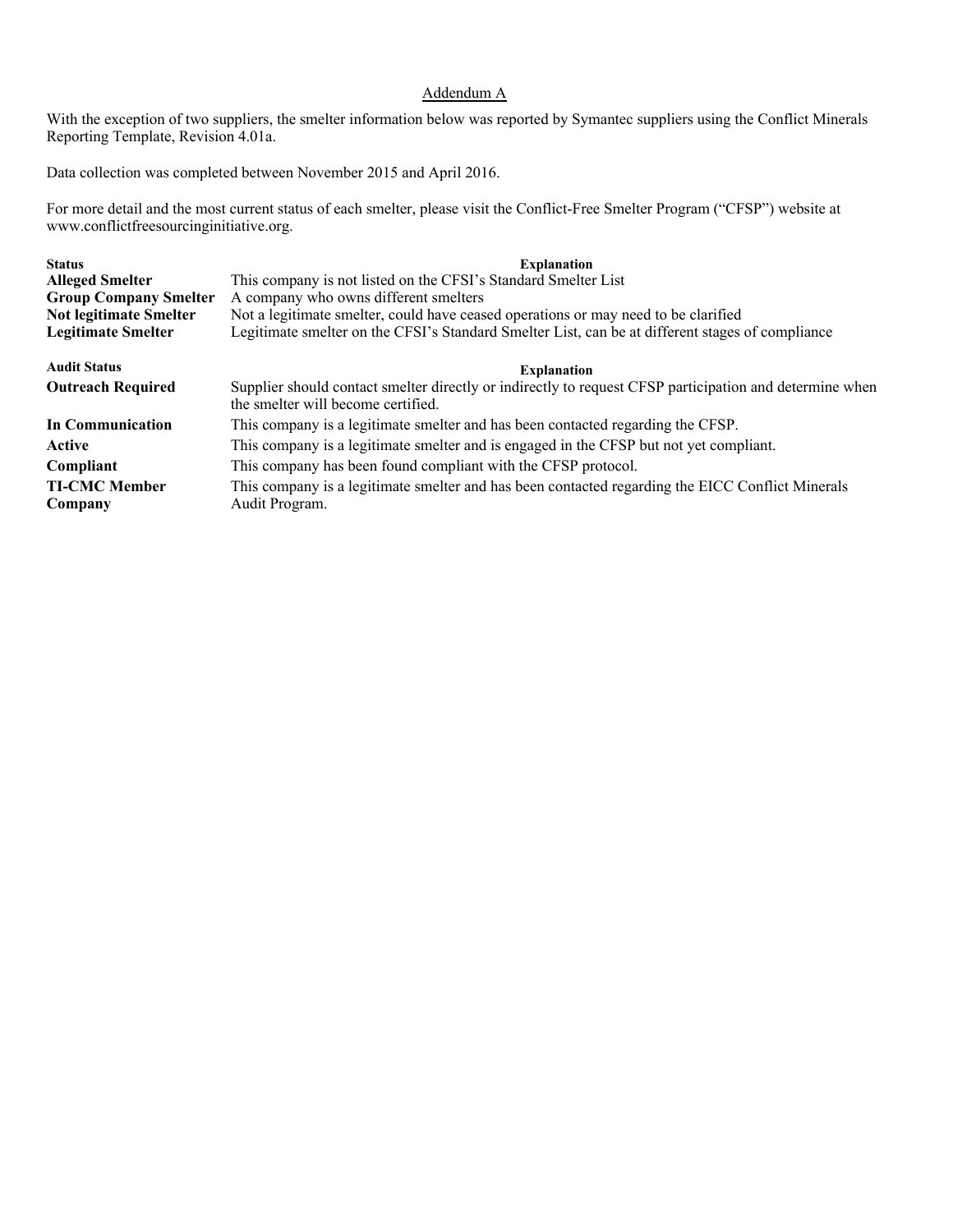



**Table 2: All CFSI Smelters by Status as reported by Symantec Suppliers** 

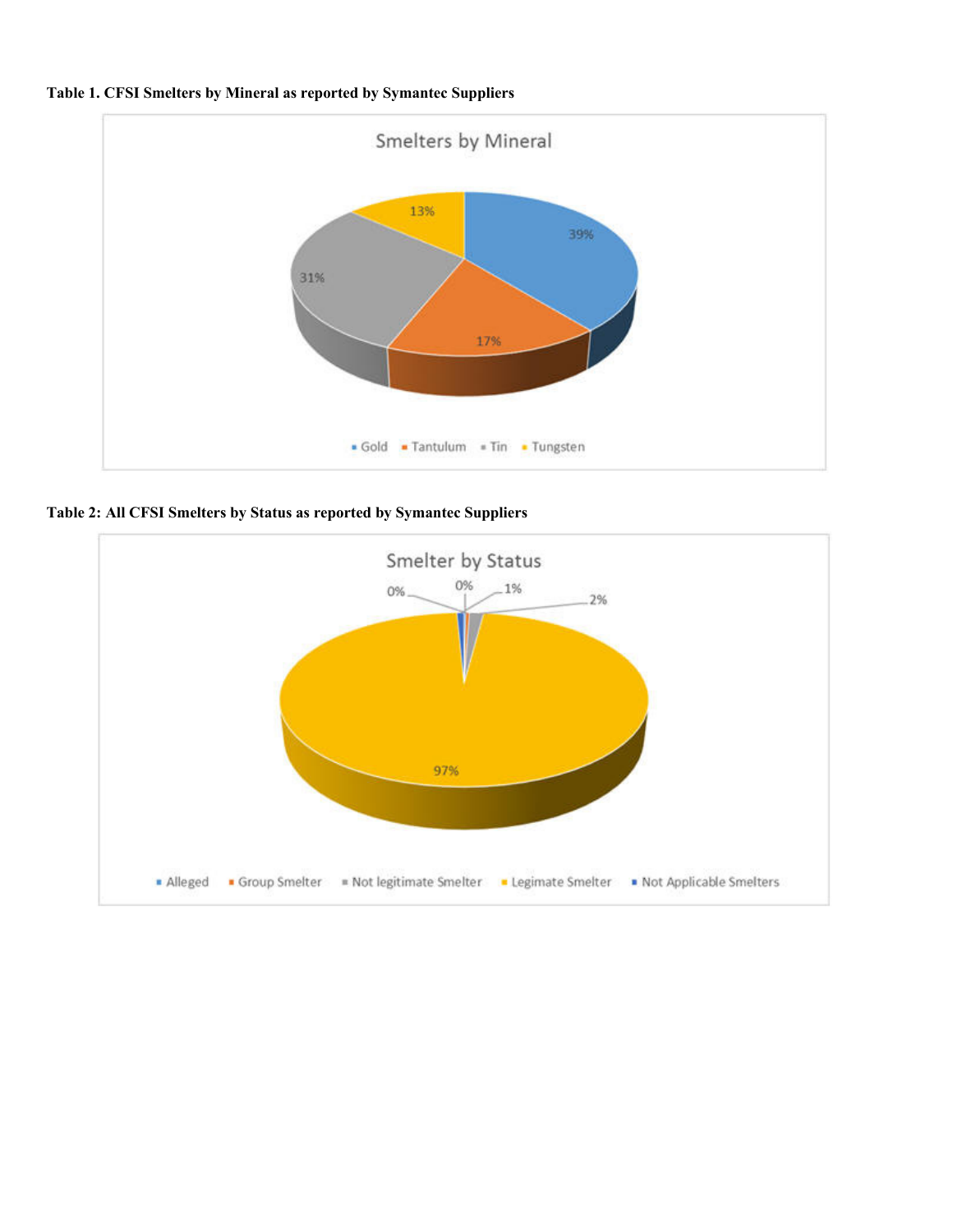

**Table 3: Legitimate CFSI Smelters by Status as reported by Symantec Suppliers** 

**Table 4: Legitimate CFSI Smelters by Mineral Type and Audit Status** 

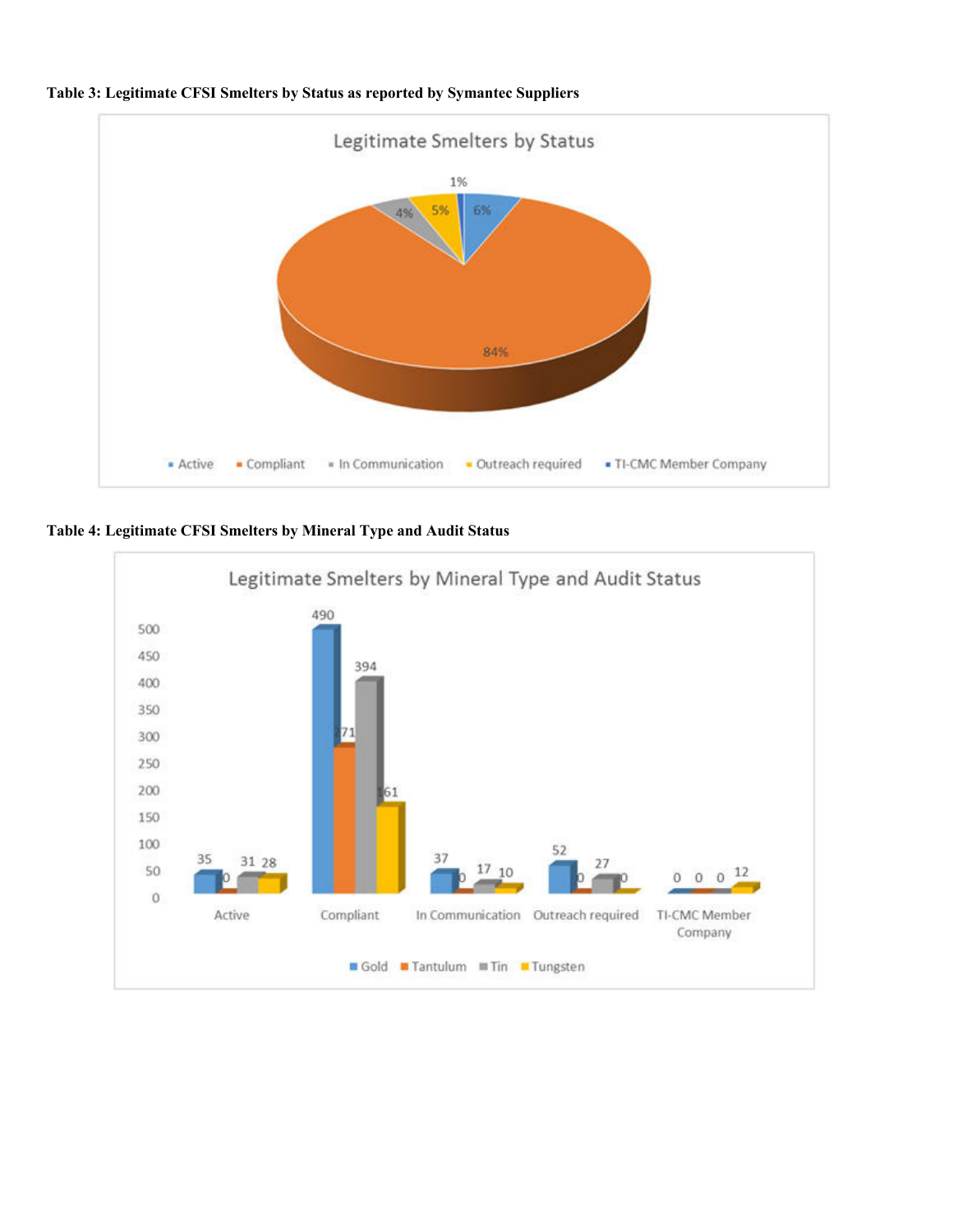The lists below contain the names of the smelters that Symantec suppliers have identified through the CFSI.

# **Active Smelters**

| <b>Smelter Name</b>                                                                   | <b>Smelter Id</b> |
|---------------------------------------------------------------------------------------|-------------------|
| <b>Advanced Chemical Company</b>                                                      | CID000015         |
| Almalyk Mining and Metallurgical Complex (AMMC)                                       | CID000041         |
| An Vinh Joint Stock Mineral Processing Company                                        | CID002703         |
| Cendres + Métaux S.A.                                                                 | CID000189         |
| Chenzhou Yunxiang Mining and Metallurgy Co., Ltd.                                     | CID000228         |
| DSC (Do Sung Corporation)                                                             | CID000359         |
| Electro-Mechanical Facility of the Cao Bang Minerals & Metallurgy Joint Stock Company | CID002572         |
| Faggi Enrico S.p.A.                                                                   | CID002355         |
| Feinhütte Halsbrücke GmbH                                                             | CID000466         |
| Gejiu Kai Meng Industry and Trade LLC                                                 | CID000942         |
| Hunan Chuangda Vanadium Tungsten Co., Ltd. Wuji                                       | CID002579         |
| Hunan Chuangda Vanadium Tungsten Co., Ltd. Yanglin                                    | CID002578         |
| Jiangwu H.C. Starck Tungsten Products Co., Ltd.                                       | CID002551         |
| Jiangxi Tonggu Non-ferrous Metallurgical & Chemical Co., Ltd.                         | CID002318         |
| Jiangxi Xinsheng Tungsten Industry Co., Ltd.                                          | CID002317         |
| Jiangxi Yaosheng Tungsten Co., Ltd.                                                   | CID002316         |
| Kennametal Fallon                                                                     | CID000966         |
| Metalor Technologies (Suzhou) Ltd.                                                    | CID001147         |
| Navoi Mining and Metallurgical Combinat                                               | CID001236         |
| Nghe Tinh Non-Ferrous Metals Joint Stock Company                                      | CID002573         |
| Phoenix Metal Ltd.                                                                    | CID002507         |
| PT Karimun Mining                                                                     | CID001448         |
| <b>Samduck Precious Metals</b>                                                        | CID001555         |
| Sanher Tungsten Vietnam Co., Ltd.                                                     | CID002538         |
| SAXONIA Edelmetalle GmbH                                                              | CID002777         |
| Torecom                                                                               | CID001955         |
| Tuyen Quang Non-Ferrous Metals Joint Stock Company                                    | CID002574         |
| WIELAND Edelmetalle GmbH                                                              | CID002778         |
| Yunnan Chengfeng Non-ferrous Metals Co., Ltd.                                         | CID002158         |
|                                                                                       |                   |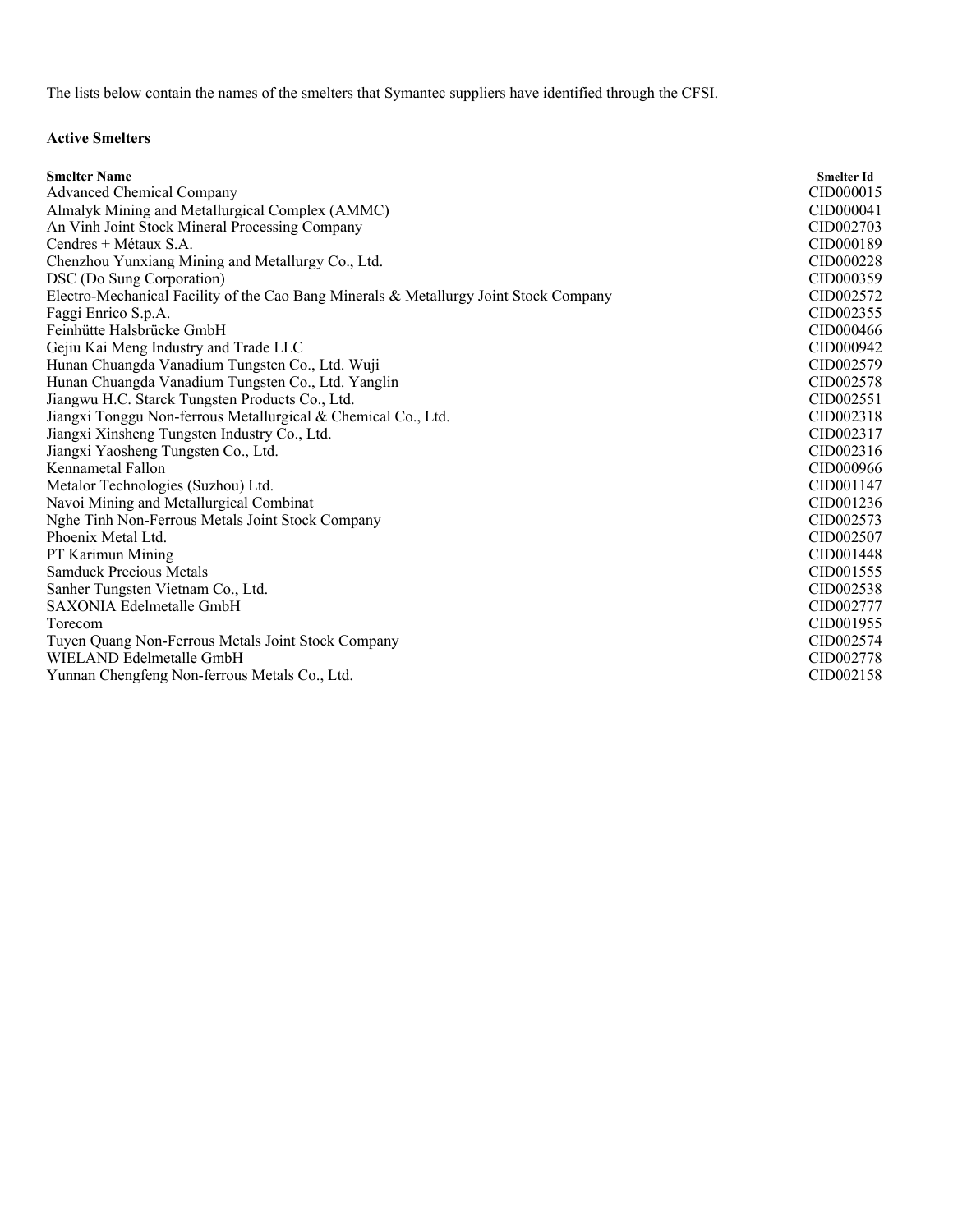## **Compliant Smelters**

**Standard Smelter Name Smelter ID** Yunnan Tin Company Limited CID002180<br>
The Refinery of Shandong Gold Mining Co., Ltd. CID001916 The Refinery of Shandong Gold Mining Co., Ltd. Malaysia Smelting Corporation (MSC) CID001105 Western Australian Mint trading as The Perth Mint CID002030<br>Aida Chemical Industries Co., Ltd. CID000019 Aida Chemical Industries Co., Ltd. CID000019<br>Allgemeine Gold-und Silberscheideanstalt A.G. CID000035 Allgemeine Gold-und Silberscheideanstalt A.G. Alpha CID000292 AngloGold Ashanti Córrego do Sítio Mineração CID000058 Argor-Heraeus S.A. CID000077<br>Asahi Pretec Corp. COM Asahi Pretec Corp. Asaka Riken Co., Ltd. CID000090 Atasay Kuyumculuk Sanayi Ve Ticaret A.S. CID000103 Aurubis AG CID000113 Bangko Sentral ng Pilipinas (Central Bank of the Philippines) CID000128 Boliden AB CID000157  $C.$  Hafner GmbH + Co. KG CID000176 CCR Refinery—Glencore Canada Corporation CID000185 Changsha South Tantalum Niobium Co., Ltd. CID000211 Chenzhou Diamond Tungsten Products Co., Ltd. CID002513 Chimet S.p.A. CID000233 Jiangxi Ketai Advanced Material Co., Ltd. CID000244 China Tin Group Co., Ltd. Chongyi Zhangyuan Tungsten Co., Ltd. CID000258 Conghua Tantalum and Niobium Smeltry CID000291 Cooperativa Metalurgica de Rondônia Ltda. CID000295 CV Gita Pesona CID000306 PT Justindo CID000307 PT Aries Kencana Sejahtera CID000309 CV Serumpun Sebalai CID000313 CV United Smelting CID000315 DODUCO GmbH CID000362 Dowa CID000401 Dowa CID000402 Duoluoshan CID000410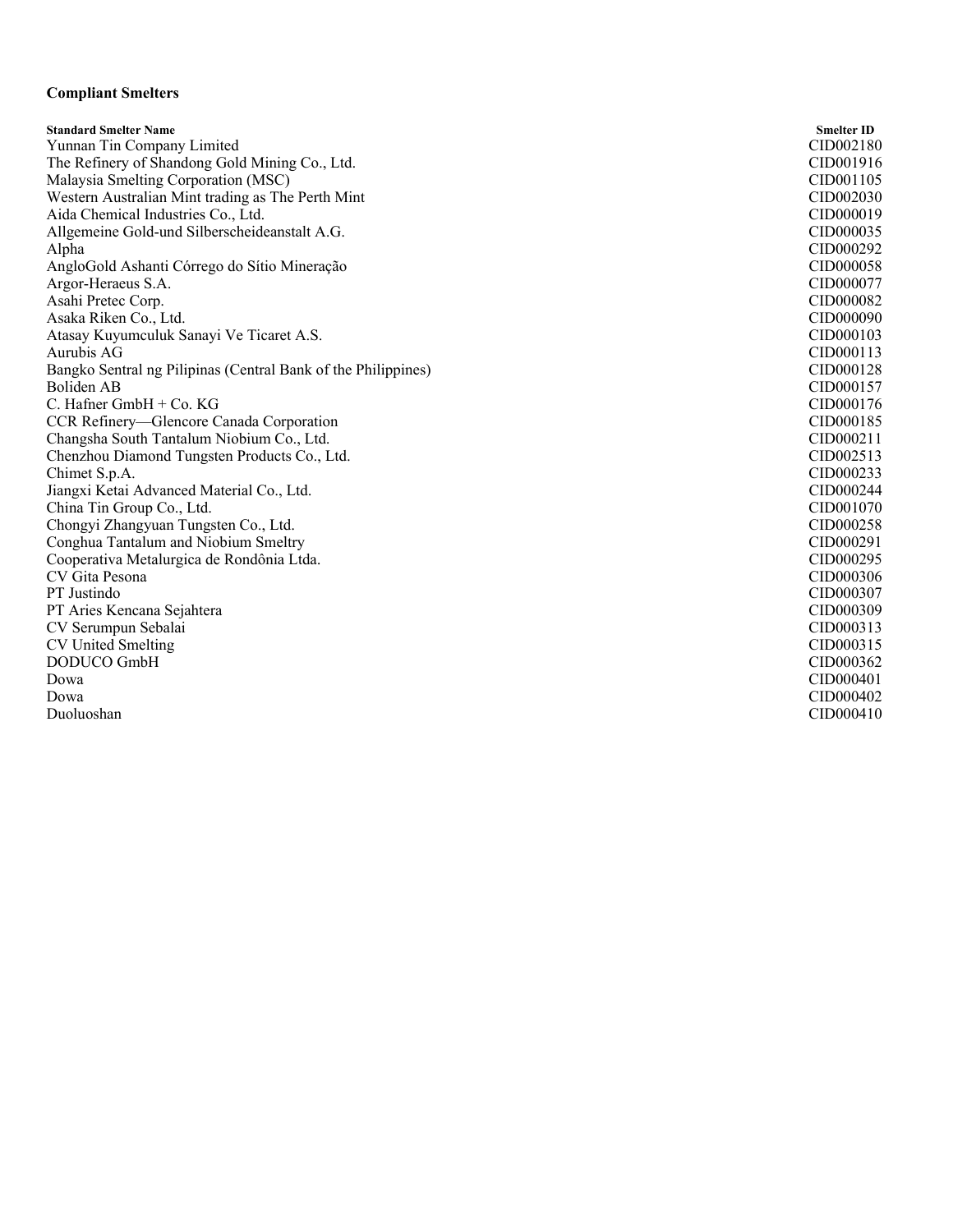Eco-System Recycling Co., Ltd. CID000425 EM Vinto CID000438 Exotech Inc. CID000456 F&X Electro-Materials Ltd. CID000460 Fenix Metals CID000468 OJSC Novosibirsk Refinery CID000493 Fujian Jinxin Tungsten Co., Ltd. (Electronic Co., Ltd. 2012)<br>Ganzhou Huaxing Tungsten Products Co., Ltd. (Electronic Co., CID000875) Ganzhou Huaxing Tungsten Products Co., Ltd. (Ganzhou Huaxing Tungsten Products Co., Ltd. (CID000875)<br>Ganzhou Jiangwu Ferrotungsten Co., Ltd. (CID002315) Ganzhou Jiangwu Ferrotungsten Co., Ltd. Ganzhou Seadragon W & Mo Co., Ltd. CID002494 Gejiu Non-Ferrous Metal Processing Co., Ltd. CID000538 Global Advanced Metals Aizu CID002558 Global Advanced Metals Boyertown Global Tungsten & Powders Corp. CID000568 Guangdong Xianglu Tungsten Co., Ltd. CID000218 Guangdong Zhiyuan New Material Co., Ltd. CID000616 H.C. Starck Co., Ltd. CID002544 H.C. Starck GmbH CID002541 H.C. Starck GmbH Goslar CID002545 H.C. Starck GmbH Laufenburg CID002546 H.C. Starck Hermsdorf GmbH CID002547 H.C. Starck Inc. CID002548 H.C. Starck Ltd. CID002549 Heimerle + Meule GmbH<br>
Hengyang King Xing Lifeng New Materials Co., Ltd.<br>
CID002492 Hengyang King Xing Lifeng New Materials Co., Ltd. Heraeus Ltd. Hong Kong CID000707 Heraeus Precious Metals GmbH & Co. KG CIDOOT 11 Hi-Temp Specialty Metals, Inc. (2000) 231 CID000731 CID000731 CID000731 CID000731 CID000731 CID000746 Hunan Chenzhou Mining Co., Ltd. (2000) 2012 12:30 12:30 12:30 12:30 12:30 12:30 12:30 12:30 12:30 12:30 12:30<br>Hunan Chunchang Nonferrous Metals Co., Ltd. (2000) 20:30 12:30 12:30 12:30 12:30 12:30 12:30 12:30 12:30 12:30 Hunan Chunchang Nonferrous Metals Co., Ltd. Ishifuku Metal Industry Co., Ltd. CID000807 Istanbul Gold Refinery CID000814 Japan Mint CID000823 Japan New Metals Co., Ltd. CID000825 Jiangxi Copper Co., Ltd. CID000855 Jiangxi Gan Bei Tungsten Co., Ltd. CID002321 JiuJiang JinXin Nonferrous Metals Co., Ltd. CID000914 Jiujiang Tanbre Co., Ltd. CID000917 Asahi Refining USA Inc. CID000920 Asahi Refining Canada Ltd. CID000924 JSC Ekaterinburg Non-Ferrous Metal Processing Plant CID000927 JSC Uralelectromed CID000929 JX Nippon Mining & Metals Co., Ltd. CID000937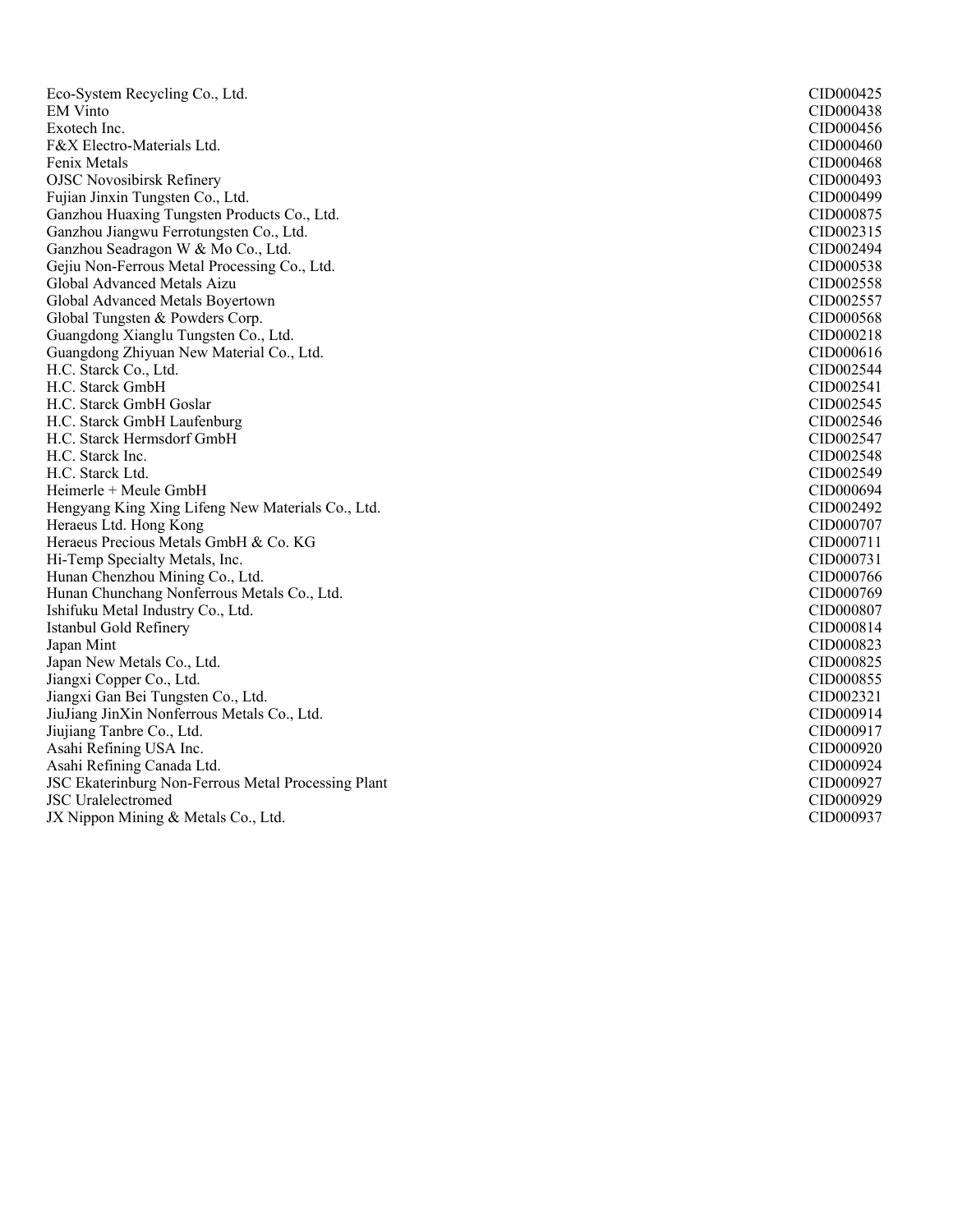| Kazzinc                                                                     | CID000957 |
|-----------------------------------------------------------------------------|-----------|
| <b>KEMET Blue Metals</b>                                                    | CID002539 |
| <b>KEMET Blue Powder</b>                                                    | CID002568 |
| Kennametal Huntsville                                                       | CID000105 |
| Kennecott Utah Copper LLC                                                   | CID000969 |
| King-Tan Tantalum Industry Ltd.                                             | CID000973 |
| Kojima Chemicals Co., Ltd.                                                  | CID000981 |
| L'azurde Company For Jewelry                                                | CID001032 |
| LSM Brasil S.A.                                                             | CID001076 |
| LS-NIKKO Copper Inc.                                                        | CID001078 |
| Magnu's Minerais Metais e Ligas Ltda.                                       | CID002468 |
| Materion                                                                    | CID001113 |
| Matsuda Sangyo Co., Ltd.                                                    | CID001119 |
| Metallo-Chimique N.V.                                                       | CID002773 |
| Metallurgical Products India Pvt., Ltd.                                     | CID001163 |
| Metalor Technologies (Hong Kong) Ltd.                                       | CID001149 |
| Metalor Technologies (Singapore) Pte., Ltd.                                 | CID001152 |
| Metalor Technologies S.A.                                                   | CID001153 |
| Metalor USA Refining Corporation                                            | CID001157 |
| Metalúrgica Met-Mex Peñoles S.A. De C.V.                                    | CID001161 |
| Mineração Taboca S.A.                                                       | CID001173 |
| Mineração Taboca S.A.                                                       | CID001175 |
| Minsur                                                                      | CID001182 |
| Mitsubishi Materials Corporation                                            | CID001188 |
| Mitsubishi Materials Corporation                                            | CID001191 |
| Mitsui Mining & Smelting                                                    | CID001192 |
| Mitsui Mining and Smelting Co., Ltd.                                        | CID001193 |
| Molycorp Silmet A.S.                                                        | CID001200 |
| Moscow Special Alloys Processing Plant                                      | CID001204 |
| Nadir Metal Rafineri San. Ve Tic. A.Ş.                                      | CID001220 |
| Nihon Material Co., Ltd.                                                    | CID001259 |
| Ningxia Orient Tantalum Industry Co., Ltd.                                  | CID001277 |
| O.M. Manufacturing (Thailand) Co., Ltd.                                     | CID001314 |
| O.M. Manufacturing Philippines, Inc.                                        | CID002517 |
| Elemetal Refining, LLC                                                      | CID001322 |
| Ohura Precious Metal Industry Co., Ltd.                                     | CID001325 |
| OJSC "The Gulidov Krasnoyarsk Non-Ferrous Metals Plant" (OJSC Krastsvetmet) | CID001326 |
| Operaciones Metalurgical S.A.                                               | CID001337 |
| PAMP S.A.                                                                   | CID001352 |
| Plansee SE Liezen                                                           | CID002540 |
| <b>Plansee SE Reutte</b>                                                    | CID002556 |
| Prioksky Plant of Non-Ferrous Metals                                        | CID001386 |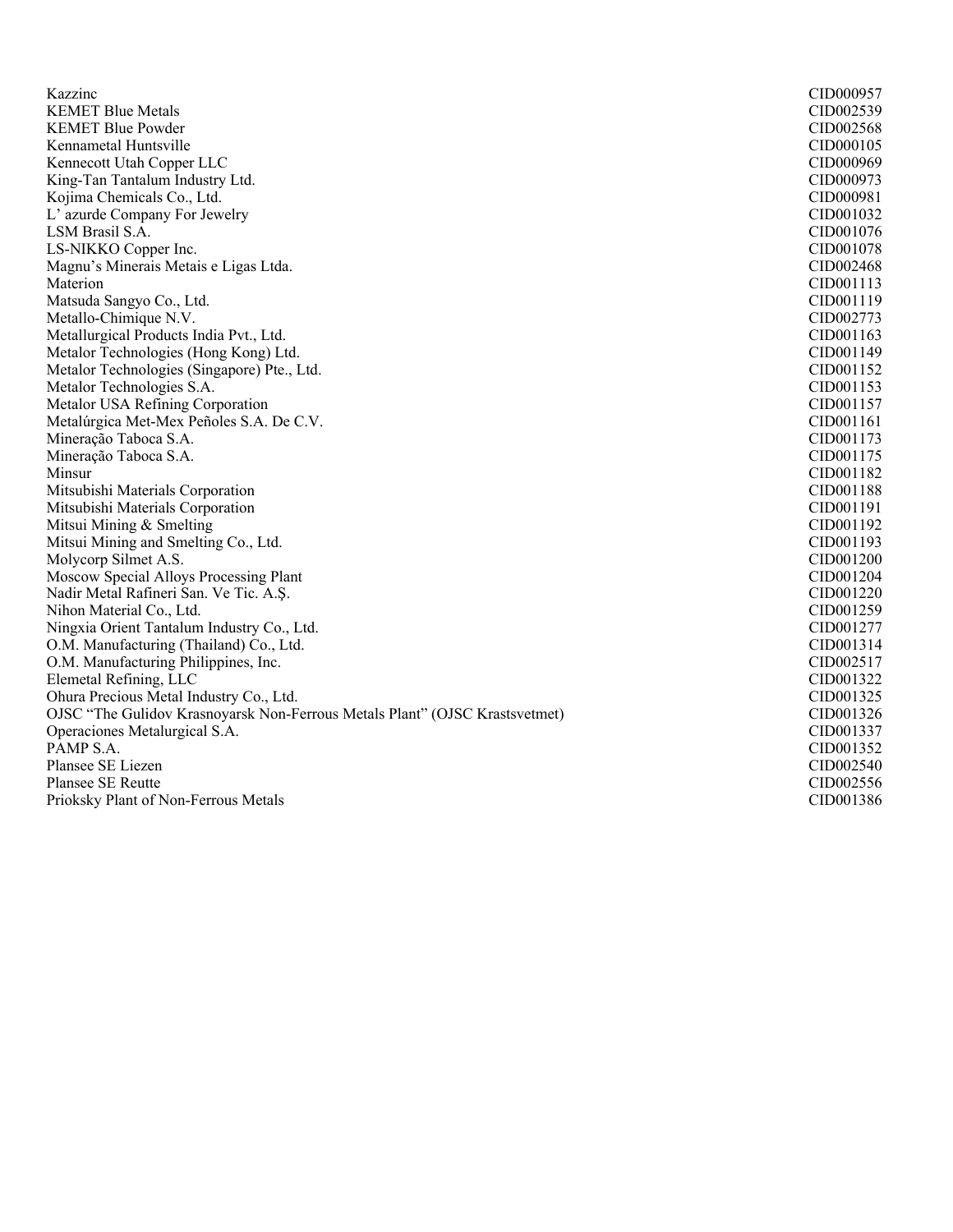| PT Aneka Tambang (Persero) Tbk                       | CID001397 |
|------------------------------------------------------|-----------|
| PT Artha Cipta Langgeng                              | CID001399 |
| PT ATD Makmur Mandiri Jaya                           | CID002503 |
| PT Babel Inti Perkasa                                | CID001402 |
| PT Bangka Tin Industry                               | CID001419 |
| PT Belitung Industri Sejahtera                       | CID001421 |
| PT BilliTin Makmur Lestari                           | CID001424 |
| PT Bukit Timah                                       | CID001428 |
| PT DS Jaya Abadi                                     | CID001434 |
| PT Eunindo Usaha Mandiri                             | CID001438 |
| PT Inti Stania Prima                                 | CID002530 |
| PT Mitra Stania Prima                                | CID001453 |
| PT Panca Mega Persada                                | CID001457 |
| PT Prima Timah Utama                                 | CID001458 |
| PT Refined Bangka Tin                                | CID001460 |
| PT Sariwiguna Binasentosa                            | CID001463 |
| PT Stanindo Inti Perkasa                             | CID001468 |
| PT Sumber Jaya Indah                                 | CID001471 |
| PT Timah (Persero) Tbk Kundur                        | CID001477 |
| PT Tinindo Inter Nusa                                | CID001490 |
| PT Tommy Utama                                       | CID001493 |
| PX Précinox S.A.                                     | CID001498 |
| QuantumClean                                         | CID001508 |
| Rand Refinery (Pty) Ltd.                             | CID001512 |
| RFH Tantalum Smeltry Co., Ltd.                       | CID001522 |
| Royal Canadian Mint                                  | CID001534 |
| Rui Da Hung                                          | CID001539 |
| Schone Edelmetaal B.V.                               | CID001573 |
| SEMPSA Joyería Platería S.A.                         | CID001585 |
| Shandong Zhaojin Gold & Silver Refinery Co., Ltd.    | CID001622 |
| SOE Shyolkovsky Factory of Secondary Precious Metals | CID001756 |
| Soft Metais Ltda.                                    | CID001758 |
| Solar Applied Materials Technology Corp.             | CID001761 |
| Solikamsk Magnesium Works OAO                        | CID001769 |
| Sumitomo Metal Mining Co., Ltd.                      | CID001798 |
| Taki Chemicals                                       | CID001869 |
| Tanaka Kikinzoku Kogyo K.K.                          | CID001875 |
| Tejing (Vietnam) Tungsten Co., Ltd.                  | CID001889 |
| <b>Telex Metals</b>                                  | CID001891 |
| Thaisarco                                            | CID001898 |
| Tokuriki Honten Co., Ltd.                            | CID001938 |
| Ulba Metallurgical Plant JSC                         | CID001969 |
| Umicore Brasil Ltda.                                 | CID001977 |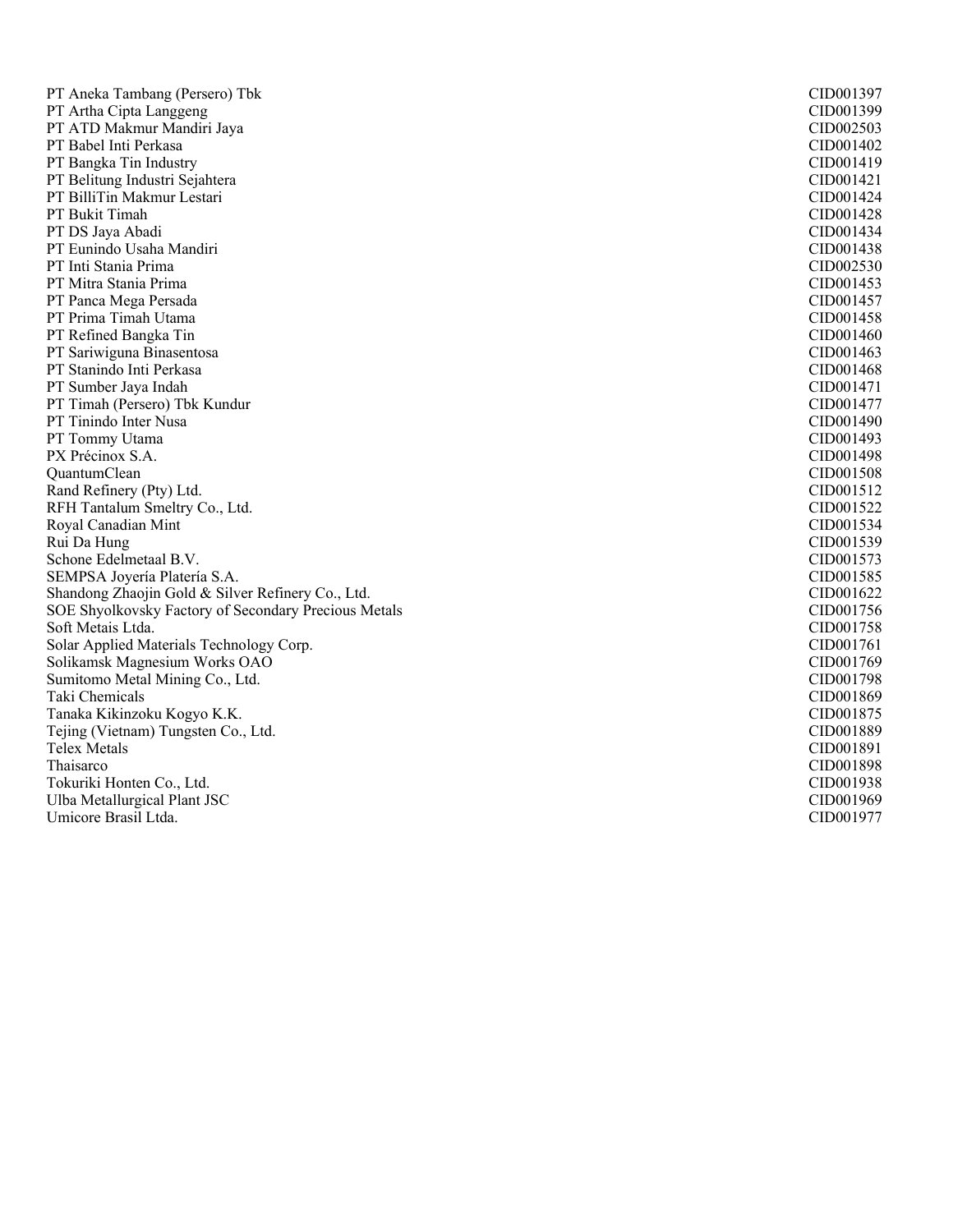Umicore S.A. Business Unit Precious Metals Refining CID001980 United Precious Metal Refining, Inc. CID001993 Valcambi S.A. CID002003 Vietnam Youngsun Tungsten Industry Co., Ltd. CID002011 White Solder Metalurgia e Mineração Ltda. CID002036 Wolfram Bergbau und Hütten AG CID002044 Xiamen Tungsten (H.C.) Co., Ltd. CID002320<br>Xiamen Tungsten Co., Ltd. CID002320 Xiamen Tungsten Co., Ltd. CID002082 Xinhai Rendan Shaoguan Tungsten Co., Ltd. Yamamoto Precious Metal Co., Ltd. CID002100 Yokohama Metal Co., Ltd. CID002129 Zhongyuan Gold Smelter of Zhongjin Gold Corporation CID002224 Zhuzhou Cemented Carbide Zijin Mining Group Co., Ltd. Gold Refinery CID002243 A.L.M.T. TUNGSTEN Corp. CID000004 Asia Tungsten Products Vietnam Ltd. CID002502 CV Ayi Jaya CID002570 CV Venus Inti Perkasa CID002455 D Block Metals, LLC CID002504<br>Elmet S.L.U. CID002774 Elmet S.L.U. CID002774 FIR Metals & Resource Ltd. CID002505 Ganzhou Yatai Tungsten Co., Ltd. CID002536 Guizhou Zhenhua Xinyun Technology Ltd., Kaili branch CID002501 H.C. Starck Smelting GmbH & Co. KG<br>
H.C. Starck Smelting GmbH & Co. KG<br>
CID002542 H.C. Starck Smelting GmbH  $& Co.KG$ Hydrometallurg, JSC CID002649 Jiangxi Dinghai Tantalum & Niobium Co., Ltd. CID002512 Jiangxi Xiushui Xianggan Nonferrous Metals Co., Ltd. CID002535 Jiujiang Zhongao Tantalum & Niobium Co., Ltd. CID002506 Malipo Haiyu Tungsten Co., Ltd. Melt Metais e Ligas S.A. CID002500 Metallic Resources, Inc. CID001142 MMTC-PAMP India Pvt., Ltd. CID002509 Niagara Refining LLC CID002589 Nui Phao H.C. Starck Tungsten Chemicals Manufacturing LLC CIDO02543 Ögussa Österreichische Gold- und Silber-Scheideanstalt GmbH CID002779 PT Bangka Prima Tin CID002776 PT Cipta Persada Mulia CID002696 PT Timah (Persero) Tbk Mentok CID001482 PT Wahana Perkit Jaya CID002479 Republic Metals Corporation CID002510 Resind Indústria e Comércio Ltda. CID002706 Resind Indústria e Comércio Ltda. CID002707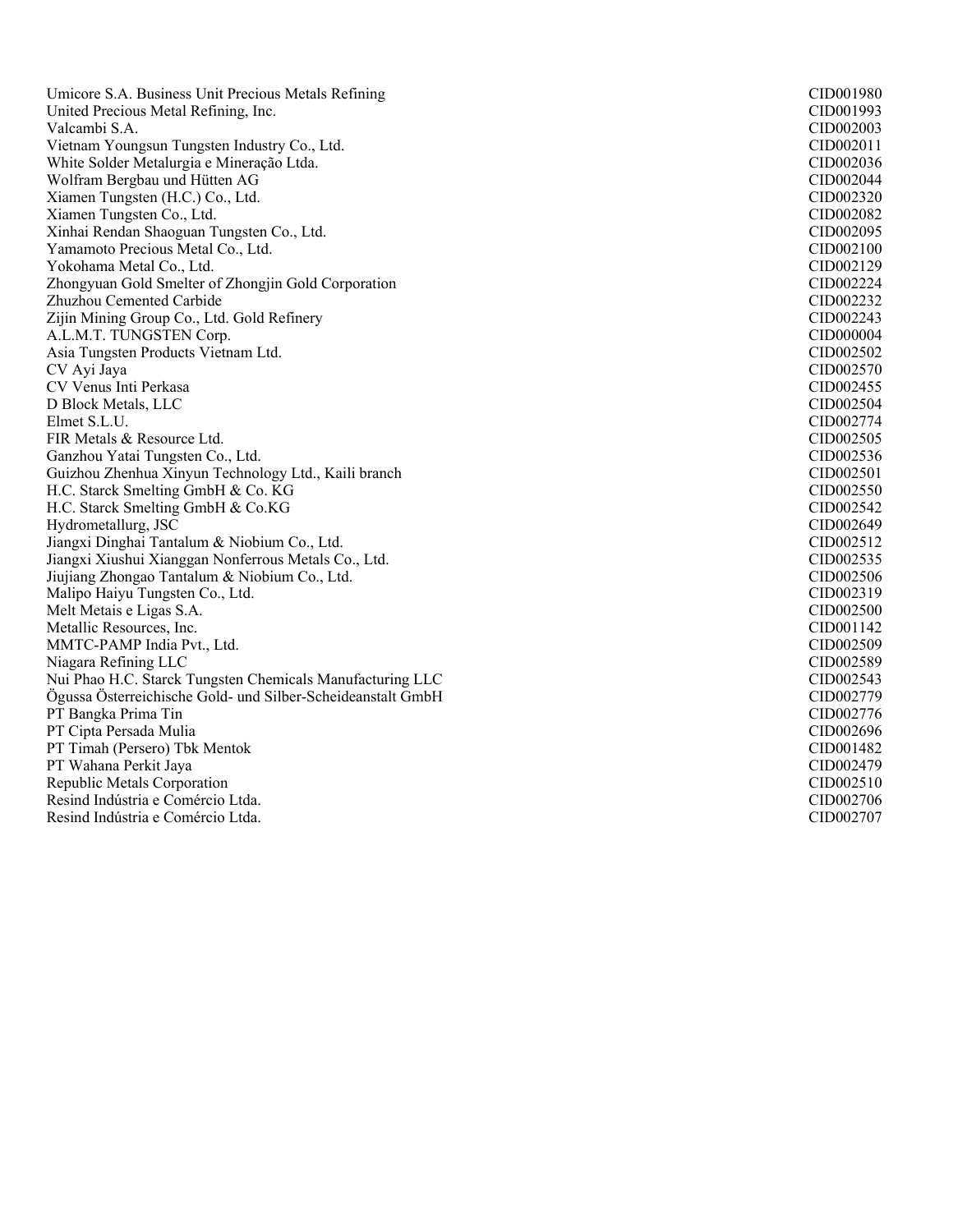| Sichuan Tianze Precious Metals Co., Ltd.                | CID001736         |
|---------------------------------------------------------|-------------------|
| Singway Technology Co., Ltd.                            | CID002516         |
| T.C.A S.p.A                                             | CID002580         |
| Tranzact, Inc.                                          | CID002571         |
| Umicore Precious Metals Thailand                        | CID002314         |
| VQB Mineral and Trading Group JSC                       | CID002015         |
| XinXing HaoRong Electronic Material Co., Ltd.           | CID002508         |
| Yichun Jin Yang Rare Metal Co., Ltd.                    | CID002307         |
| PT Sukses Inti Makmur                                   | CID002816         |
|                                                         |                   |
| <b>Smelters in Communication</b>                        |                   |
|                                                         |                   |
| <b>Standard Smelter Name</b>                            | <b>Smelter ID</b> |
| Caridad                                                 | CID000180         |
| Chugai Mining                                           | CID000264         |
| Daye Non-Ferrous Metals Mining Ltd.                     | CID000343         |
| Gejiu Zili Mining And Metallurgy Co., Ltd.              | CID000555         |
| Hunan Chenzhou Mining Co., Ltd.                         | CID000767         |
| Hwasung CJ Co., Ltd.                                    | CID000778         |
| Jiangxi Minmetals Gao'an Non-ferrous Metals Co., Ltd.   | CID002313         |
| Korea Metal Co., Ltd.                                   | CID000988         |
| Linwu Xianggui Ore Smelting Co., Ltd.                   | CID001063         |
| SAMWON Metals Corp.                                     | CID001562         |
| Estanho de Rondônia S.A.                                | CID000448         |
| Fidelity Printers and Refiners Ltd.                     | CID002515         |
| Ganxian Shirui New Material Co., Ltd.                   | CID002531         |
| Gejiu Yunxin Nonferrous Electrolysis Co., Ltd.          | CID001908         |
| Guoda Safina High-Tech Environmental Refinery Co., Ltd. | CID000651         |
| Kazakhmys Smelting LLC                                  | CID000956         |
| Morris and Watson                                       | CID002282         |
| Pobedit, JSC                                            | CID002532         |
| Shandong Tiancheng Biological Gold Industrial Co., Ltd. | CID001619         |
| Geib Refining Corporation                               | CID002459         |
| KGHM Polska Miedź Spółka Akcyjna                        | CID002511         |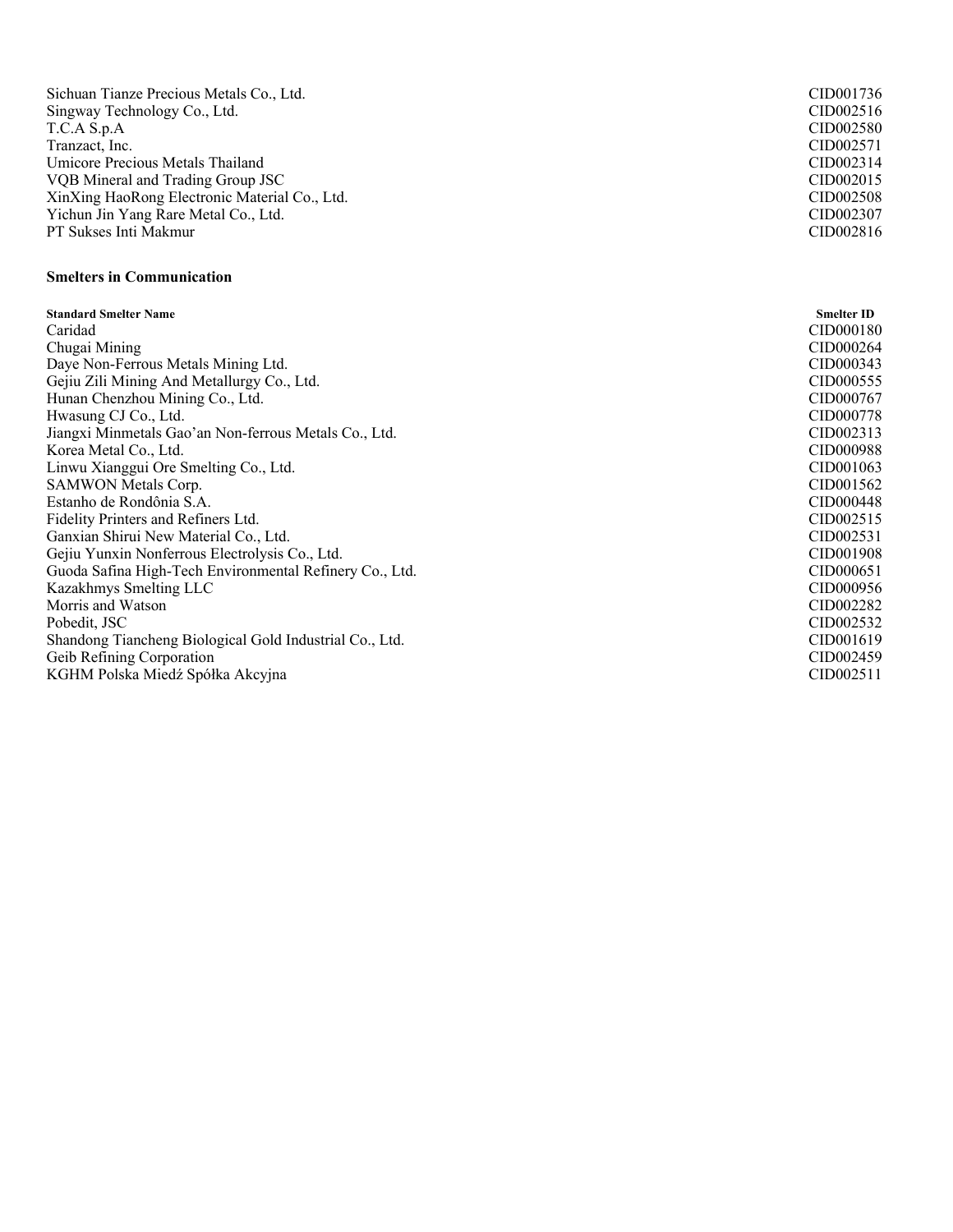# **Not Applicable Smelters**

| <b>Standard Smelter Name</b>          | <b>Smelter ID</b>     |
|---------------------------------------|-----------------------|
| A.L.M.T. Corp.                        | CID002767             |
| Bauer Walser AG                       | CID000141             |
| Colt Refining                         | CID000288             |
| CV Makmur Jaya                        | CID000308             |
| Novosibirsk Processing Plant Ltd.     | CID001305             |
| OJSC Kolyma Refinery                  | CID001328             |
| PT Babel Surya Alam Lestari           | CID001406             |
| PT Bangka Putra Karya                 | CID001412             |
| PT HP Metals Indonesia                | CID001445             |
| PT Koba Tin                           | CID001449             |
| PT Timah (Persero) Tbk                | CID002772             |
| PT Yinchendo Mining Industry          | CID <sub>001494</sub> |
| Shanghai Jiangxi Metals Co., Ltd.     | CID001634             |
| <b>WOLFRAM Company CJSC</b>           | CID002047             |
| Metahub Industries Sdn. Bhd.          | CID001136             |
| China National Gold Group Corporation | CID000242             |
|                                       |                       |

# **Outreach Required Smelters**

| <b>Standard Smelter Name</b>                                    | <b>Smelter ID</b>     |
|-----------------------------------------------------------------|-----------------------|
| CNMC (Guangxi) PGMA Co., Ltd.                                   | CID000278             |
| Gansu Seemine Material Hi-Tech Co., Ltd.                        | CID000522             |
| Guangdong Jinding Gold Limited                                  | CID <sub>002312</sub> |
| Huichang Jinshunda Tin Co., Ltd.                                | CID000760             |
| Inner Mongolia Qiankun Gold and Silver Refinery Share Co., Ltd. | CID000801             |
| Nankang Nanshan Tin Manufactory Co., Ltd.                       | CID001231             |
| Kyrgyzaltyn JSC                                                 | CID001029             |
| Lingbao Jinyuan Tonghui Refinery Co., Ltd.                      | CID001058             |
| Penglai Penggang Gold Industry Co., Ltd.                        | CID001362             |
| PT Alam Lestari Kencana                                         | CID001393             |
| PT Bangka Kudai Tin                                             | CID001409             |
| PT Bangka Timah Utama Sejahtera                                 | CID <sub>001416</sub> |
| PT Fang Di MulTindo                                             | CID001442             |
| PT Pelat Timah Nusantara Tbk                                    | CID001486             |
| PT Seirama Tin Investment                                       | CID001466             |
| Sabin Metal Corp.                                               | CID001546             |
| So Accurate Group, Inc.                                         | CID <sub>001754</sub> |
| Great Wall Precious Metals Co., Ltd. of CBPM                    | CID001909             |
| Tongling Nonferrous Metals Group Co., Ltd.                      | CID001947             |
| Yunnan Copper Industry Co., Ltd.                                | CID000197             |